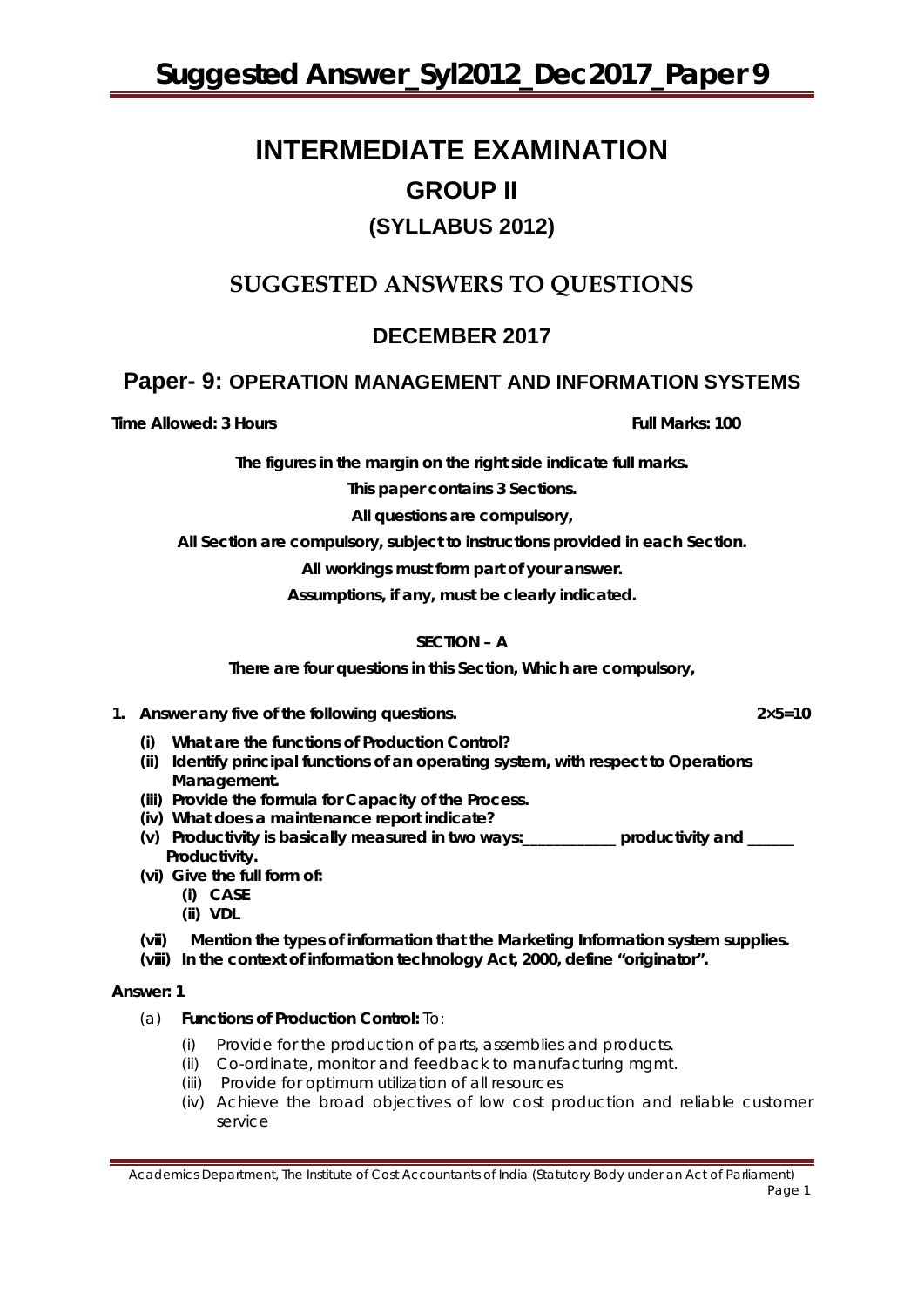(b) Principal functions of an operating system: (i) manufacture, (ii) Transport (iii) Supply (iv) Service

(c) Capacity of the Process =  $CN_1N_2N_3H$ C = Capacity of machine per hour

 $N_1$  = Number of machines

 $N_2$  = Number of shifts per day

 $N_3$  = Number of days in the time period

H = Hours in each shift

- (d) It is a document which indicates the various suggestions and recommendations given by inspection report. It includes feed back from operators also regarding the condition of the equipments or machines.
- (e) 1. Partial 2. Total
- (f) Give the full form of: (i) CASE = Computer Aided Software Engineering

(ii) VDL = View Definition Languare

- (g) Marketing Information system supplies three types of information Recurrent Information, Monitoring Information. Requested Information.
- (h) In the context of Information Technology Act, 2000 an originator is a person who sends, generates, stores or transmits any electronic message or causes any electronic message to be sent, generated, stored or transmitted to any other person but does not include an intermediary.

# **2. Match list A with List B: 1×5= 5**

| List A            | List B                                                                 |  |  |
|-------------------|------------------------------------------------------------------------|--|--|
| (a) Decline Stage | Change for the better                                                  |  |  |
| (b) Dispatching   | Analysis of Information from data warehouse                            |  |  |
| (c) KAIZEN        | (iii) Profit margins touch a low level, and competition becomes severe |  |  |
| (d) OLAP          | (iv) Money is transferred from one person's bank account to another    |  |  |
|                   | person's bank account electronically rather than using a cheque        |  |  |
|                   | or transferring cash.                                                  |  |  |
| $(e)$ EFT         | (v) Execution of Planning function                                     |  |  |

# **Answer: 2**

Match list A with List B:

| List A            | List B                                                                                                                                                          |  |
|-------------------|-----------------------------------------------------------------------------------------------------------------------------------------------------------------|--|
| (a) Decline Stage | (iii) Profit margins touch a low level, and competition becomes<br>severe                                                                                       |  |
| (b) Dispatching   | (v) Execution of Planning function                                                                                                                              |  |
| (c) KAIZEN        | Change for the better                                                                                                                                           |  |
| $(d)$ OLAP        | Analysis of Information from data warehouse<br>(ii)                                                                                                             |  |
| $(e)$ EFT         | (iv) Money is transferred from one person's bank account to another<br>person's bank account electronically rather than using a cheque<br>or transferring cash. |  |

**3. State whether the following statement are 'Truer' or 'False': 1×5 = 5**

- **(i) Latest start time is the latest occurrence time for the node at which activity arrow terminates.**
- **(ii) The factories of future will be driven by computers used in CIM systems.**

Academics Department, The Institute of Cost Accountants of India (Statutory Body under an Act of Parliament) Page 2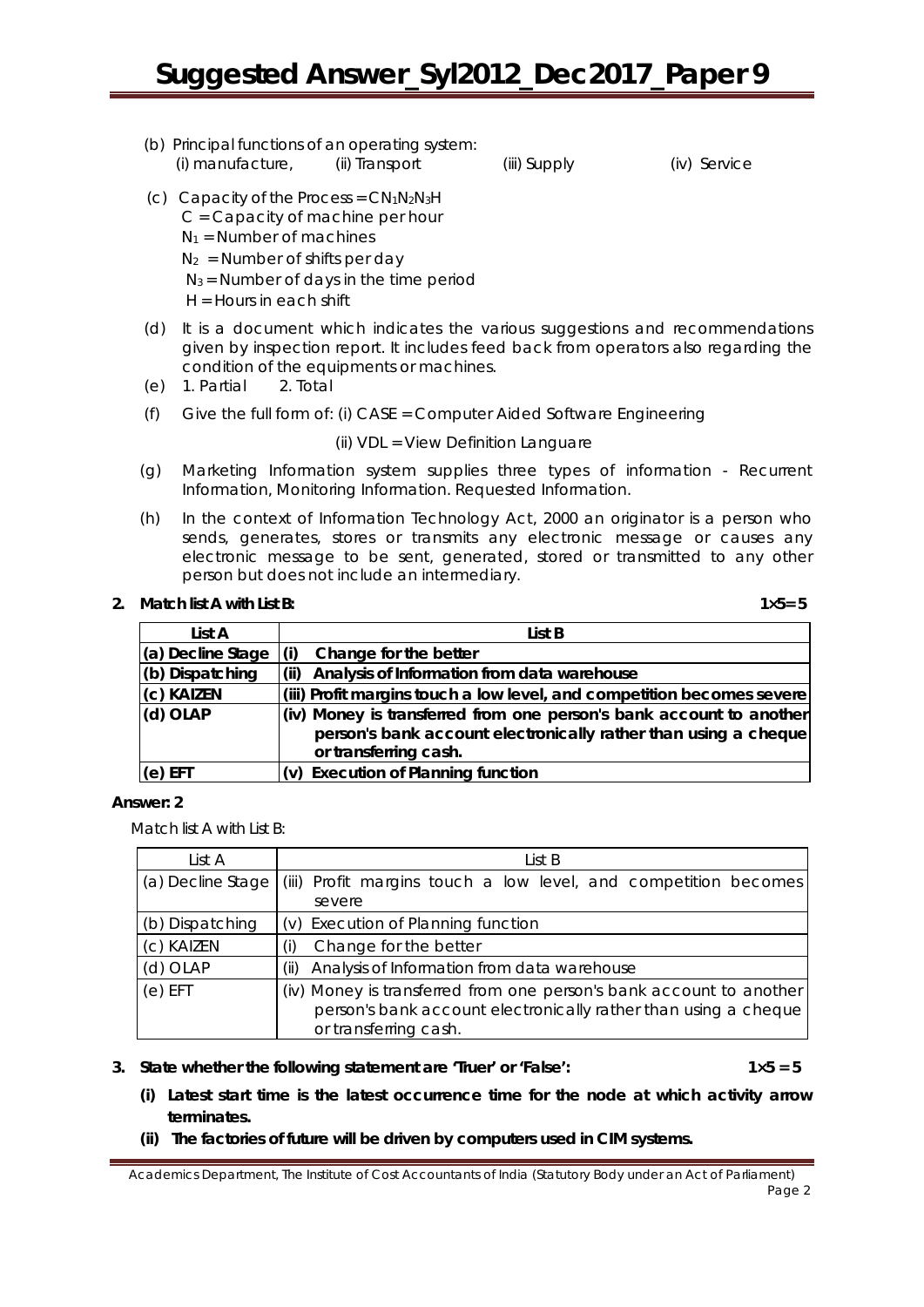- **(iii) Just-in-time production uses a product layout with a continuous flow.**
- **(iv) An objective of maintenance management is to maximize the repair time and repair cost.**
- **(v) A Stochastic Model uses random inputs and gets the same output every time you calculate.**

**Answer: 3**

- (i) FALSE
- (ii) TRUE
- (iii) TRUE
- (iv) FALSE
- (v) FALSE
- **4. Fill in the blanks by a word or two: 1×5 = 5**

- **(i) The term used to describe the difference between the cost of inputs and the value of outputs is \_\_\_\_\_\_\_\_\_\_\_\_\_.**
- **(ii) The storage definition language is used to specify the \_\_\_\_\_\_\_\_\_\_\_\_\_\_\_\_\_.**
- **(iii) In Regression and Correlation analysis, the ratio of explained variation to the total variation is called \_\_\_\_\_\_\_\_\_\_\_\_\_\_\_\_\_.**
- **(iv) Expand OLAP— \_\_\_\_\_\_\_\_\_\_\_\_\_\_\_\_\_.**
- **(v) In E-Commerce an entity \_\_\_\_\_\_\_\_\_\_\_ is like an electronic passport that authenticates identity of an entity.**

#### **Answer: 4**

- (i) Value added.
- (ii) Internal schema
- (iii) Coefficient of determination
- (iv) Online Analytical Processing
- (v) Digital Signature Certificate

#### **SECTION – B**

 **There are four questions in this Section. Answer any three questions. 15 ×3= 45**

- **5. (a) Describe various stages in the design process. 7**
	- **(b) An 8 hours work measurement study in a plant reveals the following: Units produced = 340 nos. Idle time = 17.5%. Performance rating = 130%. Allowance =**

# **13% of normal time. Determine the standard time per unit produced. 8**

#### **Answer:**

- 5(a) Stages in the design Process:
	- 1. Ideas generation
	- 2. Screening and selection
	- 3. Initial design
	- 4. Economic analysis
	- 5. Prototype testing
	- 6. Redesign/modifications
	- 7. Final specification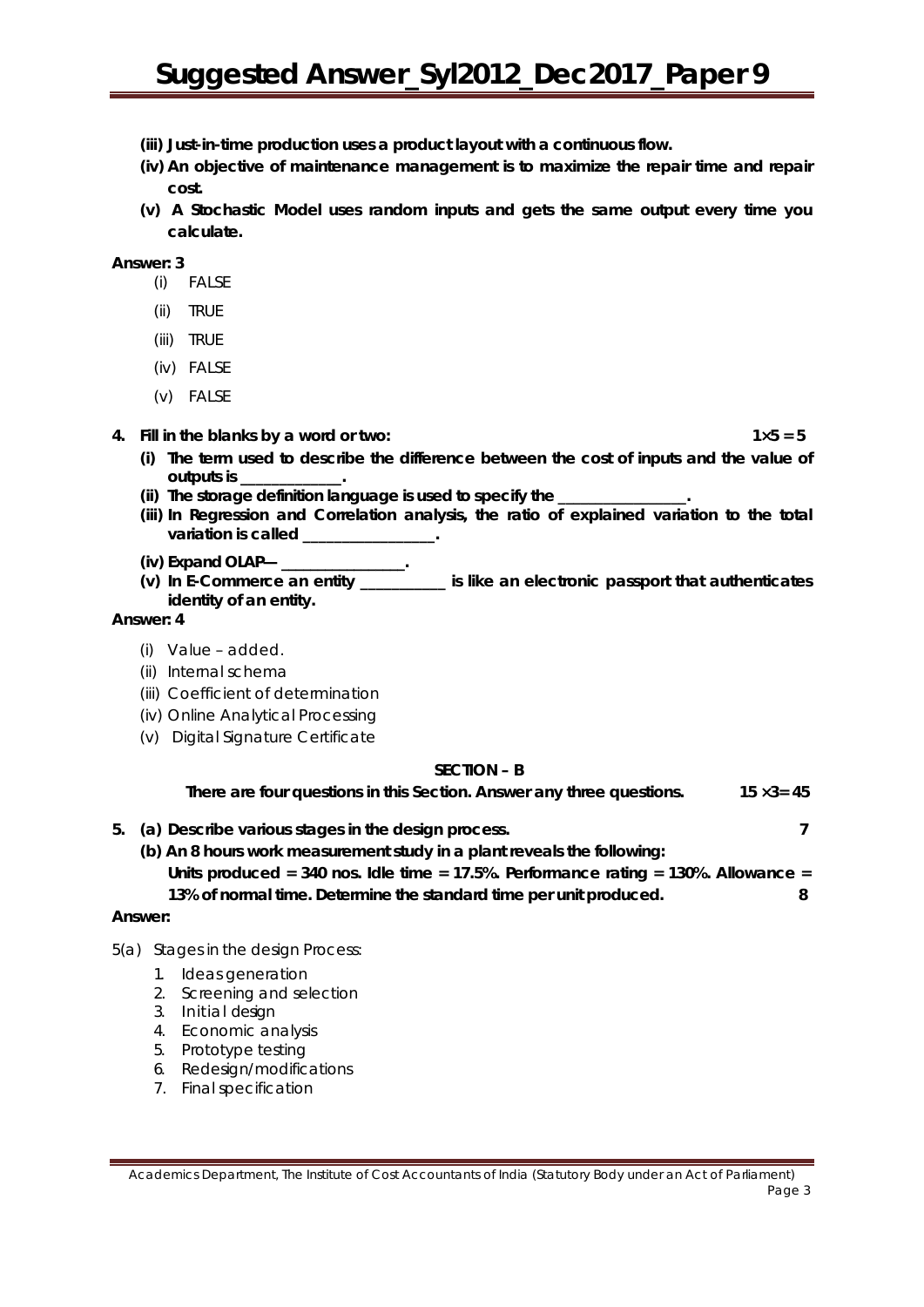- 5(b) Observed time for 340 units = Working time-Idle time  $= 8 - (8 \times 0.175) - 6.6$  hours = **396 minutes** — (i) Observed time per unit = **396/340 =1.164 minutes** — (ii) Normal time per unit = (Observed time per unit)  $\times$  (Observed Rating)/ (Standard Rating) = Observed time/unit  $\times$  (Performance Rating) = 1.164  $\times$  (130/100) **=1.5132 minutes** — (iii) Standard time/unit = Normal time/unit + Allowances = 1.5132 + 13% of 1.5132 = 1.5132 [1 + (13/100)] **= 1.7099 minutes** —- (iv)
- **6. (a) "Quality Circles adoptions leads to benefits for an organization". List the benefits. 7 (b) A project consists of 8 activities.**

| A project corisists or a detivities. |                     |  |
|--------------------------------------|---------------------|--|
| <b>Activity</b>                      | Immediate Successor |  |
|                                      |                     |  |
|                                      |                     |  |

**S V W X**

**Activity "X" is the last operation of the project, and activity "W" is the immediate successor to T, U and V. Draw the network of the project. 8**

#### **Answer: (a)**

#### **Benefit for an organization:**

- 1. Improves Productivity.
- 2. Improves Quality of product.
- 3. Reduces wastage.
- 4. Increases employee motivation.
- 5. Inspires more effective team work.
- 6. Develops harmonious superior-subordinate relationship.
- 7. Improves communication within organization
- 8. Develops a complete coherent problem solving environment. (At least seven points are expected.)
- (b) The network of the project:

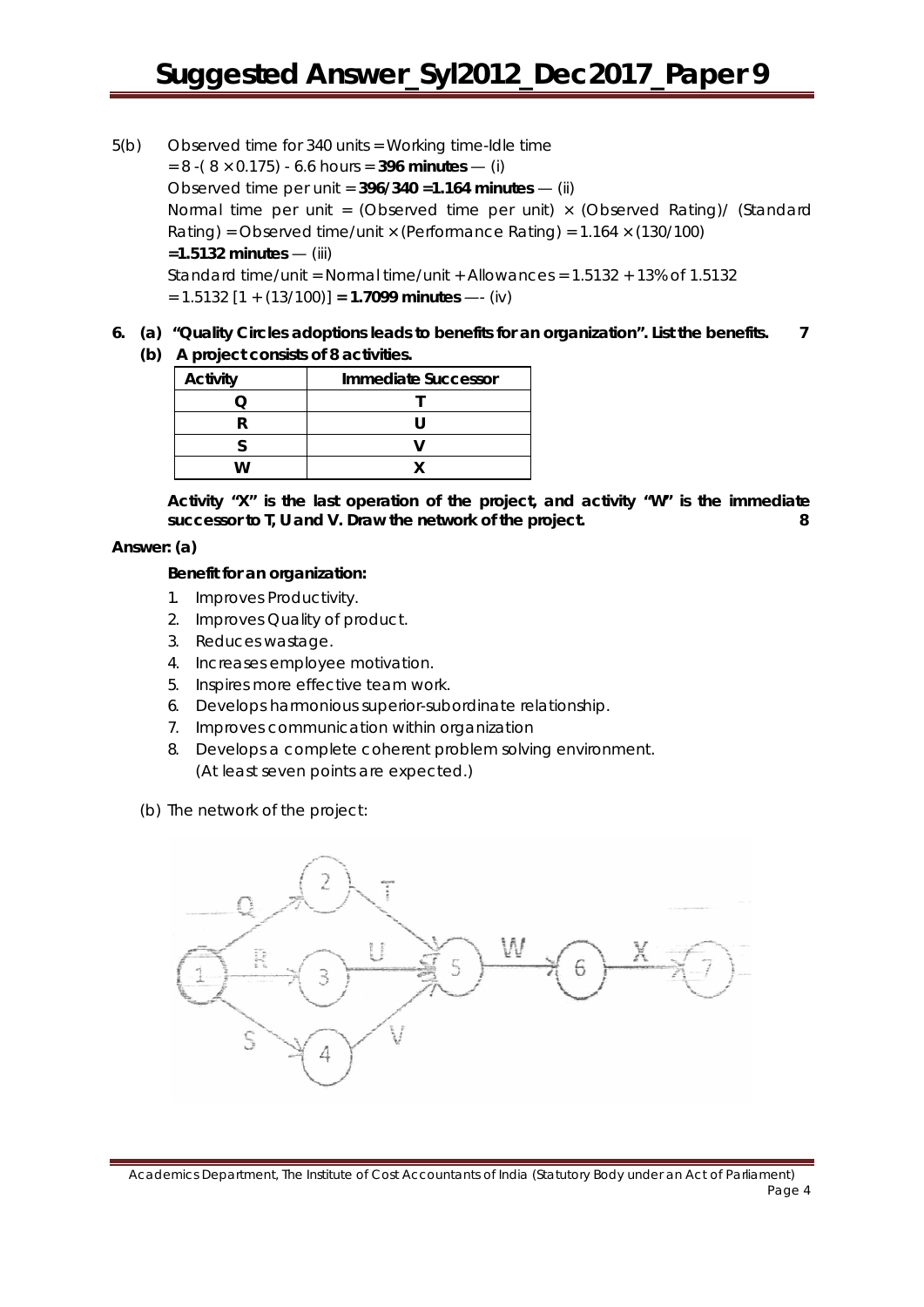#### **7. (a) The demand for three months for 60 watt bulbs is given below:**

| Period | January | February | March |
|--------|---------|----------|-------|
| Demand | 540     | 620      | 760   |

**If the weight assigned to the period of January, February and March are 0.2, 0.3 and 0.45 respectively, forecast the demand for the month of April by using Weighted Moving Average Method. 6**

**(b) A Company XYZ has kept records of breakdown of its machine for a 300 day work in a year as shown below:** 

| No of Breakdown | Frequency in days |
|-----------------|-------------------|
|                 | 45                |
|                 | 140               |
|                 | 65                |
|                 | 35                |
|                 | 15                |
| Total           | 300               |

**The firm estimates that each breakdown costs** `**620 and is considering adopting a preventive maintenance program which would cost** `**250 per day and limit the number of breakdown to an average of one per day. What is the expected annual savings from preventive maintenance program? 9**

#### **Answer: 7 (a)**

| $D_1 = 540$                                                                                | $W_1 = 0.20$ |  |
|--------------------------------------------------------------------------------------------|--------------|--|
| $D_2 = 620$                                                                                | $W_2 = 0.30$ |  |
| $D_3 = 760$                                                                                | $W_3 = 0.45$ |  |
| The Weighted Moving Average = $W_1 \times D_1 \times W_2 \times D_2 \times W_3 \times D_3$ |              |  |

$$
= 540 \times 0.2 + 620 \times 0.3 + 760 \times 0.45 = 636
$$

Therefore the Demand for the month of April is 636 nos. of 60 watt bulbs.

#### (b) To determine the expected number of breakdowns per year:

| No. of breakdown<br>(x) | Frequency of<br>breakdowns in<br>days $[f(x)]$ | Probability<br>Distribution of<br>breakdowns<br>P(x) | Expected<br>values of<br>breakdowns<br>XP(x) |
|-------------------------|------------------------------------------------|------------------------------------------------------|----------------------------------------------|
|                         | 45                                             | $45/300 = 0.1500$                                    |                                              |
|                         | 140                                            | $140/300 = 0.4667$                                   | 0.4667                                       |
|                         | 65                                             | $65/300 = 0.2167$                                    | 0.4334                                       |
|                         | 35                                             | $35/300 = 0.1167$                                    | 0.35                                         |
|                         | 15                                             | $15/300 = 0.0500$                                    | 0.2                                          |
| Total                   | 300                                            | 1.000                                                | Total: 1.4501                                |

Total no. of breakdowns per day = **1.45** .... (i)

Cost of breakdown per day =  $1.45 \times 620 = ₹ 899/$ -.... (ii)

Cost of Preventive maintenance programme per day =  $\bar{\xi}$  250 + 620 =  $\bar{\xi}$  870/-(iii) Expected annual savings from the preventive maintenance programme = (899 - 870) × 300 days = 29 × 300 **=** ` **8700/-**... **(iv)**

**8. (a) Virtually each type of goods or service is made by using some variation of one of three process strategies." List the three strategies. Briefly explain each of them by giving suitable example. 1+2×3=7**

Academics Department, The Institute of Cost Accountants of India (Statutory Body under an Act of Parliament) Page 5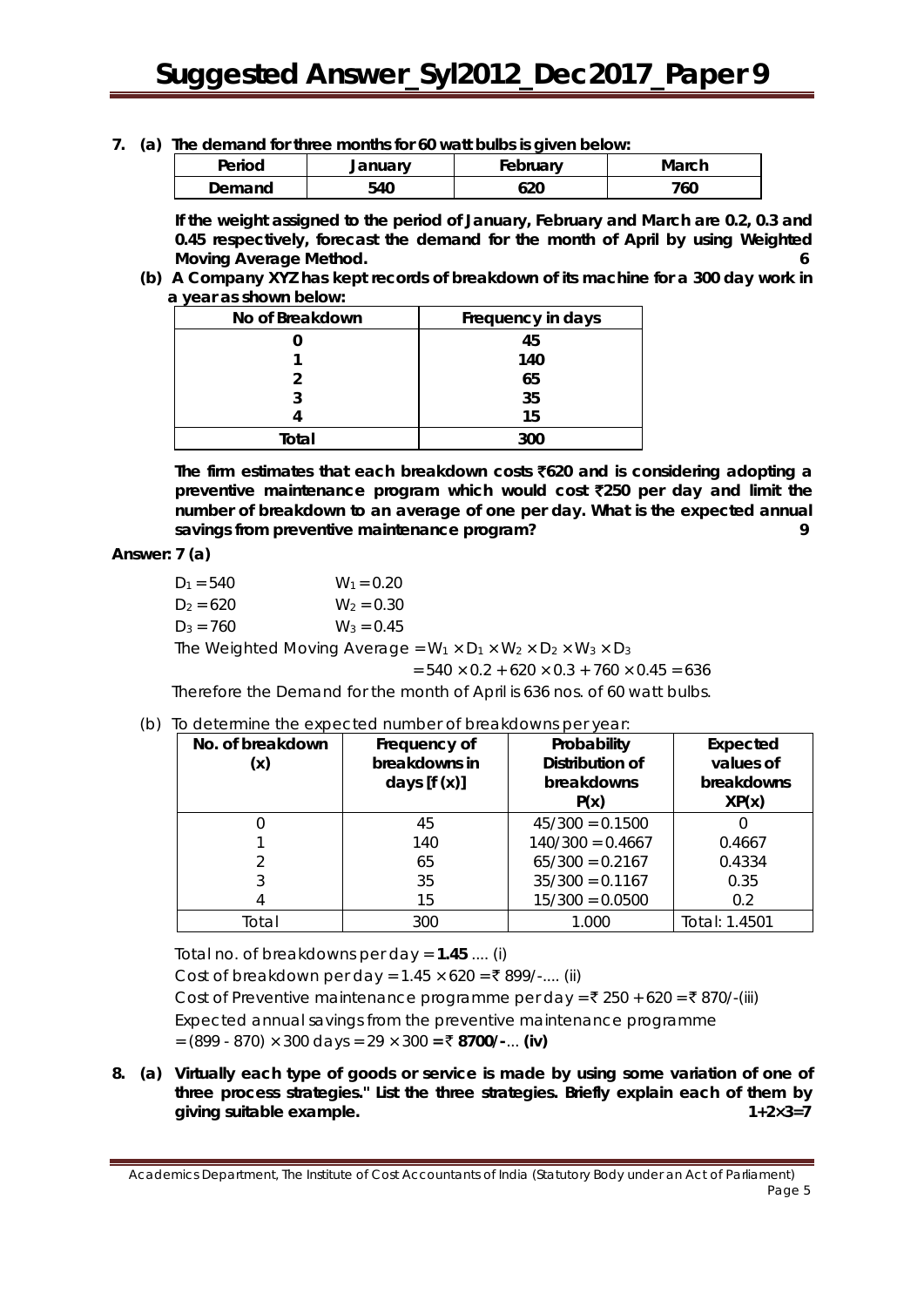### **(b) List down four Primary and four Secondary functions of maintenance. Identify eight objectives of maintenance management. 2+2+4 = 8**

#### **Answer: 8 (a)**

Process strategies:

- 1. Process focus 2. Repetitive focus 3. Product focus
	- 1. Process focus:

Provide high degree of product flexibility, designed to perform wide variety of activities, and handle frequent changes. Ex: Welding, grinding, painting

2. Repetitive focus:

Product-oriented production process, uses modules which are parts prepared often in mass process. Ex: Automobile & House hold appliance Assembly line.

3. Product locus:

Also called as continuous process, it is a facility organized around products, a product oriented, high volume, low variety process. Ex: Steel, Glass, Paper, Electric bulbs, chemicals, pharmaceuticals.

### **Answer: 8 (b)**

List down Primary & Secondary functions of maintenance.

### Primary functions:

- 1. Maintenance of plants & Equipments
- 2. Maintenance of Plant Buildings & grounds
- 3. Equipments Inspection & Lubrication
- 4. Utilities generation & distribution
- 5. Alterations to existing Equipments & Buildings
- 6. New Installation of Equipments & Buildings

# Secondary functions:

- 1. Store keeping
- 2. Plant protection including fire protection
- 3. Wastage disposal
- 4. Salvage
- 5. Insurance administration
- 6. Janitorial services etc.

Objectives of maintenance management.

- 1. Minimize productive time loss
- 2. Minimize repair time & repair cost
- 3. Minimize loss due to production stoppage
- 4. Efficient use of maintenance personnel & equipments
- 5. Prolonging the life of capital assets
- 6. To keep all productive assets in good working condition
- 7. To maximize efficiency & economy in production
- 8. To minimize accidents through regular inspection.
- 9. To minimize total maintenance cost
- 10. To improve the quality of product and to improve productivity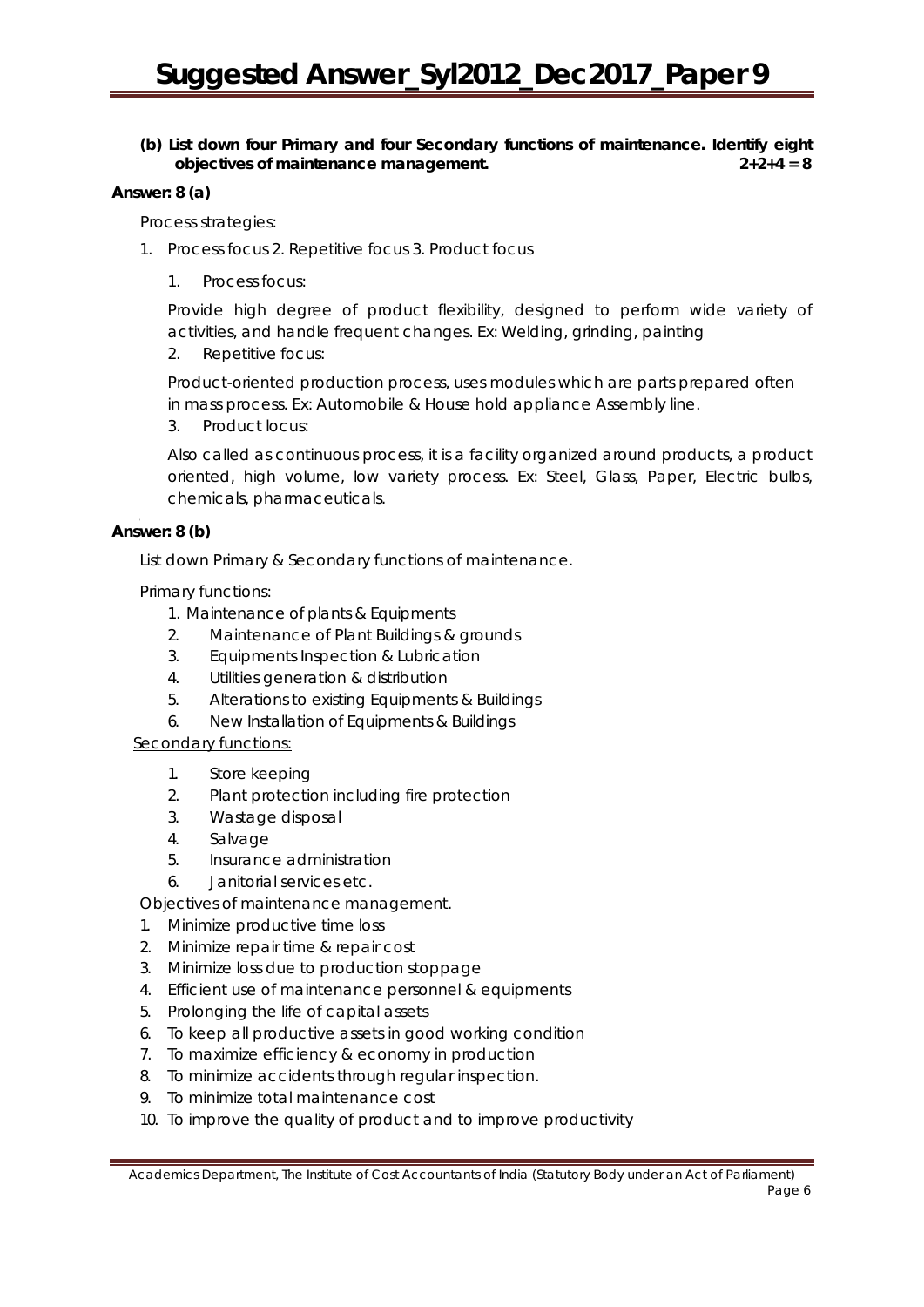#### **SECTION – C**

|    | JLVIIVII – V<br>There are three questions in this Section. Answer any two questions. | $15 \times 2 = 30$ |
|----|--------------------------------------------------------------------------------------|--------------------|
| 9. | (a) State the advantages and disadvantages of coding.                                | $4 + 4 = 8$        |
|    | (b) With respect to RDBMS, define the following in one or two sentences:             | $2+2=4$            |
|    | (i) Relational Algebra                                                               |                    |
|    | (ii) Tuple                                                                           |                    |
|    | (c) From the following two relations of X and Y, find $(X - Y)$ :                    | 3                  |
|    | <b>Relation X</b><br><b>Relation Y</b>                                               |                    |
|    | <br>.                                                                                |                    |

**REGN\_ID NAME 1237 AMAR 1238 ARCHNA 1243 BISHNU 1265 NISHIT 1269 NITIN 1281 SAKSHI**

| regn id | <b>NAME</b>    |
|---------|----------------|
| 1238    | <b>ARCHNA</b>  |
| 1264    | <b>NIMISH</b>  |
| 1269    | NITIN          |
| 1288    | <b>SHIVANI</b> |
| 1289    | TRISHA         |
|         |                |

**Answer: 9 (a)** The advantages and disadvantages of coding.

Coding - Advantages

In formal ion is often coded because:

- It is quicker to enter into the computer
- it require less disc space to store, and less memory to process
- It can make processing easier or possible as there will be fewer responses
- It improves the consistency of the data as spelling mistakes are less likely
- Validation is easier to apply

Coding - Disadvantages

- Information is coarsened by forcing it all into categories there might not be a category that matches what you want to record - e.g. hair colour
- The same can be true of rounding numbers the intervals or numbers of categories is called the granularity - this needs to be chosen carefully to maintain the quality of the information.

**Answer: 9 (b)** With respect to RDBMS, the following terms mean:

(i) Relational Algebra:

It means collection of operations to generate new relations alter manipulating relations.

(ii) Tuple: In a formal relational model, a row is called a tuple.

# **Answer: 9 (c) (X – Y):**

| <b>REGN ID</b> | <b>NAME</b>   |
|----------------|---------------|
| 1237           | AMAR          |
| 1243           | <b>BISHNU</b> |
| 1265           | <b>NISHIT</b> |
| 1281           | <b>SAKSHI</b> |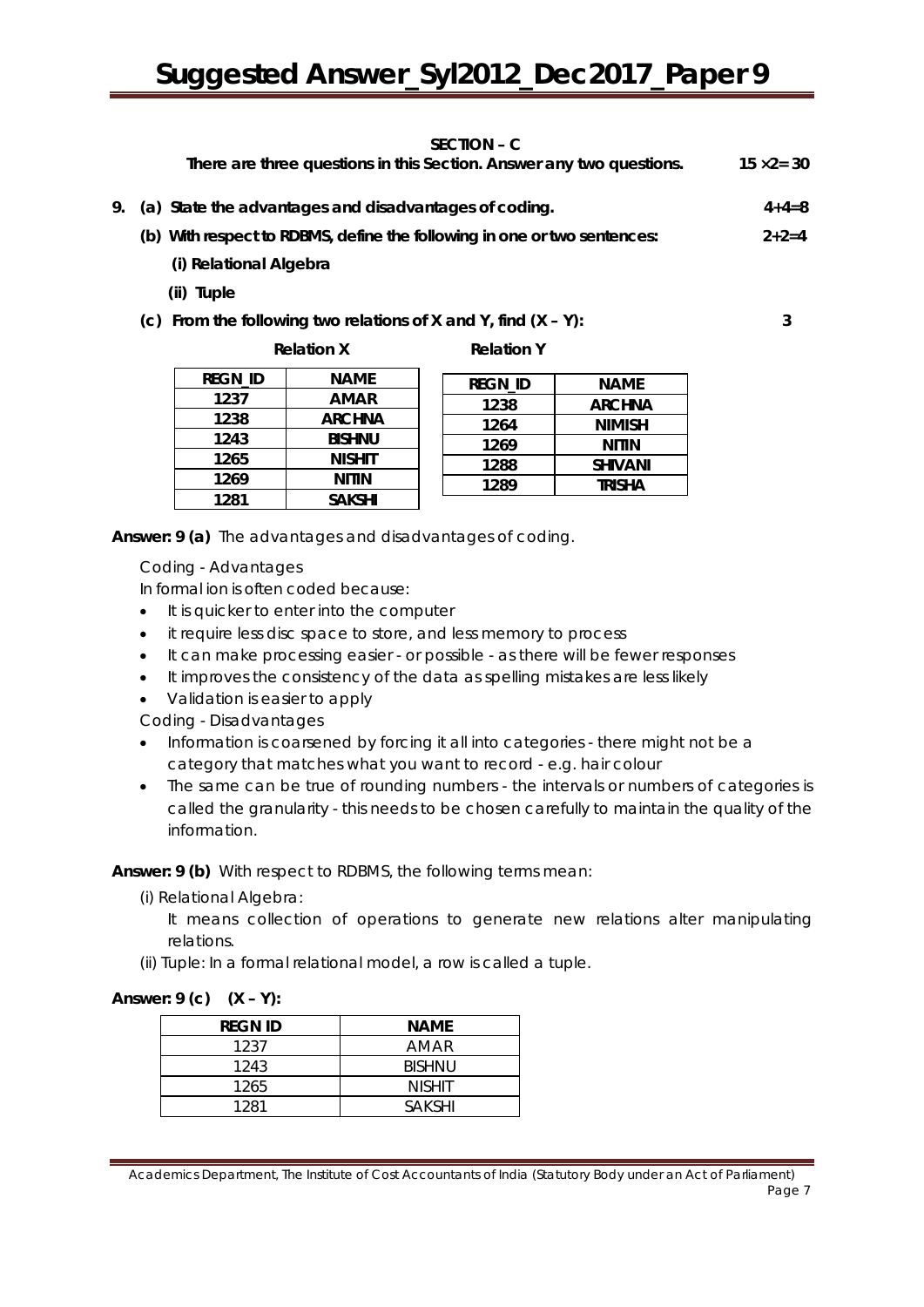# **10. (a) Briefly describe basic features of MIS. 8**

# **(b) What is 'System Testing' and how is it carried out? 1+6= 7**

# **Answer: 10 (a)**

Briefly describe basic features of MIS:

- 1. Management-oriented
- 2. Timeliness
- 3. Integrated
- 4. Simplicity
- 5. Reliability
- 6. Consistency
- 7. Relevance
- 8. Flexibility

# **Answer: 10 (b)**

System Testing begins when the software as a whole is operational, The types of testing that might be carried out are as follows:

- Recovery Testing: Recovery testing is the forced failure of the software in a variety of ways to verify that recovery is properly performed.
- Security Testing: The six basic security concepts that need to be covered by security testing are - confidentiality, integrity, authentication authorization, availability and non-repudiation.
- Stress or Volume Testing: It involves testing beyond normal operational capacity.
- Performance Testing: In the computer industry, software performance testing is used to determine the speed or effectiveness of a computer, network, software program or device.

# **11. Write short notes on: 5 × 3= 15**

**(a) Main goals of E-Commerce**

**(b) Functional areas where transaction processing system is applied in an organisation**

# **(c) Role of System Analysts and Application Programmers in DBMS**

# **Answer: 11**

(a)Main goals of E-Commerce:

- E Commerce helps in achieving following goals
- (i) Reach new markets.
- (ii) Create new products or services.
- (iii) Build customer loyalty.
- (iv) Enrich human capital.
- (v) Make the best use of existing and emerging technologies.
- (vi) Achieve market leadership and competitive advantage
- (b) Functional areas where transaction processing system is applied in an organization:
	- Payroll
	- Accounts Receivable
	- Bank Reconciliation
	- Purchase Order Processing

Academics Department, The Institute of Cost Accountants of India (Statutory Body under an Act of Parliament) Page 8